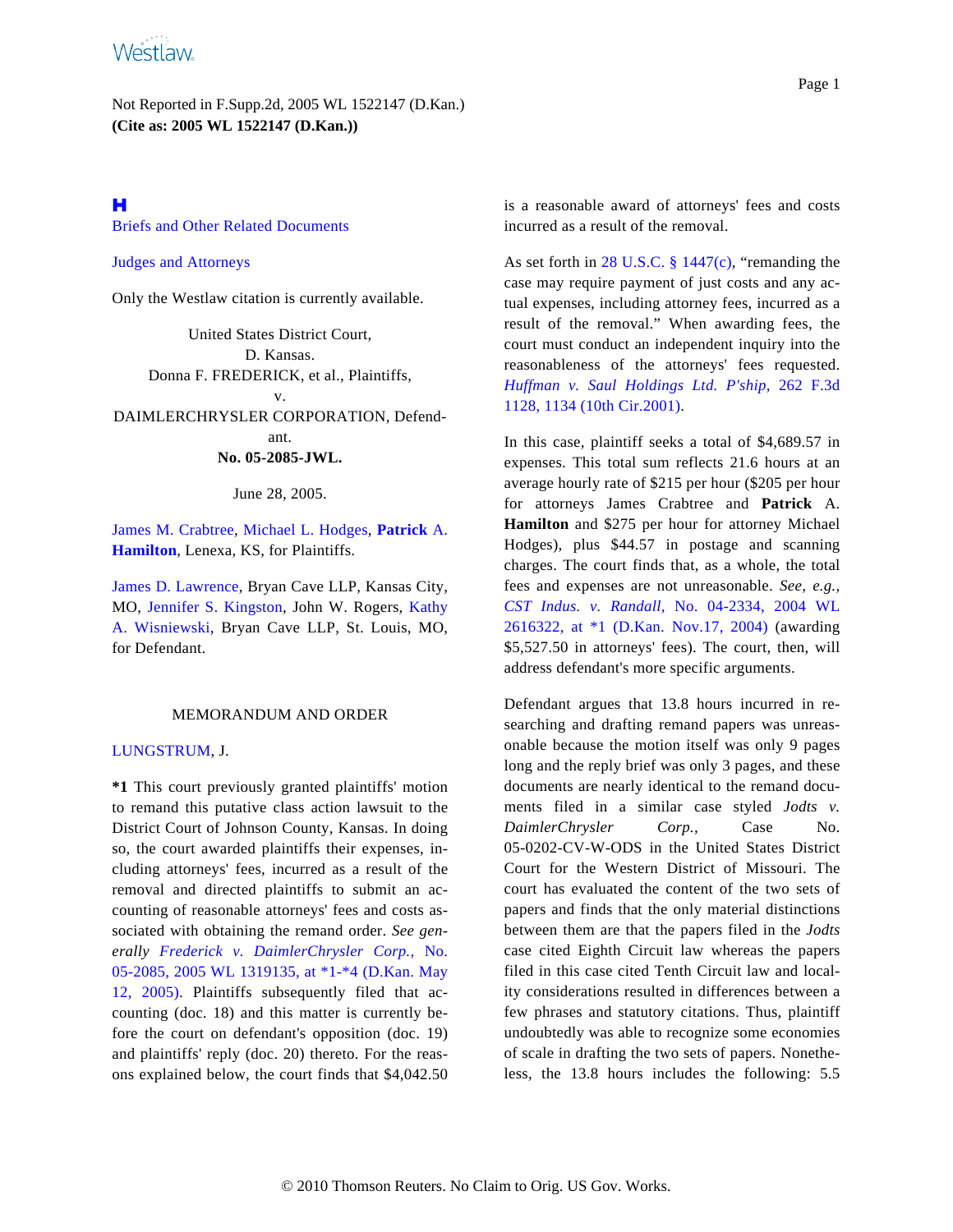hours by Mr. Hamilton to research and write the motion to remand, 0.7 hours each by Mr. Crabtree and Mr. Hodges to review the draft of the motion to remand, an additional 4.6 hours by Mr. Hamilton to finalize and file the motion to remand, and 2.3 hours by Mr. Hamilton to prepare and file plaintiffs' reply. The court finds that this breakdown does not present an unreasonable number of hours for researching and drafting the remand papers, even with similar papers being filed in the Western District of Missouri. There are significant differences between the law in the Tenth and Eighth Circuits pertaining to the legal standards that apply to a motion to remand, and therefore the time that plaintiffs devoted to the two sets of briefs does not appear to have been wasteful at all.

**\*2** Defendant also argues that duplicative billing entries for the three attorneys are unnecessary. As a threshold matter, the court does not believe that this is categorically problematic, but rather the reasonableness of those charges depends upon the nature of the billing entry. Plaintiffs have three attorneys of record and they understandably must coordinate their efforts to prosecute this case. Notably, defendants have even more attorneys than plaintiff (four) and the court suspects that those attorneys likewise each devote time to reviewing the pleadings that are filed in this case. Indeed, it is interesting (perhaps telling) to note that defendants did not submit evidence suggesting that the defense team is more frugal in their billing practices than plaintiffs' counsel in this respect. Nonetheless, the court will endeavor to evaluate each of the duplicative billing entries.

Mr. Crabtree and Mr. Hodges devoted 0.5 hours each to reviewing defendant's notice of removal and related papers. A notice of removal is a significant event in the life of a state-court consumer class action lawsuit and the court cannot find that plaintiffs' counsel acted unreasonably by allowing two of the three attorneys on the case to spend one-half hour each reviewing these documents. Next, all three attorneys devoted 0.3 hours each that same day to

conferencing regarding the notice of removal, which, again, is not at all unreasonable given the need to agree on a strategy to address the defendant's removal of the case to federal court. On March 18, 2005, all three attorneys devoted 0.1 hours each to reviewing the court's order staying plaintiffs' response time to defendants' motion to dismiss pending the court's ruling on plaintiffs' motion to remand. Given the fact that all three are attorneys of record and therefore have an obligation to keep abreast of the happenings in this case, a minimal entry of 0.1 hours each is not at all unreasonable in this respect. The court does note, however, that there is an identical 0.1-hour billing entry for Mr. Hodges on March 22, 2005, and the court will disallow this 0.1 hour as unreasonable. Also on March 22, 2005, all three attorneys devoted 0.2 hours each to reviewing defense counsel's motions for admission pro hac vice for defendant's three attorneys from St. Louis. Again, because all three attorneys have an obligation to keep abreast of the happenings in this case combined with the fact that the defendant filed three such motions, all of which were necessitated by defendant's choice to remove this case to federal court, a relatively minimal 0.2 hours each is not unreasonable. On March 24, 2005, all three attorneys devoted 0.1 hours each to reviewing the defendant's notice of filing of state court records and proceedings. Like the March 18 billing entries, a minimal entry of 0.1 hours each to reviewing this pleading is not unreasonable. On March 29, 2005, all three attorneys devoted 0.7 hours each to reviewing defendant's memorandum in opposition to plaintiff's motion to remand. This memorandum was only a total of twelve pages long, it did not contain any attachments, and it did not present particularly novel or complex legal issues. Approximately 15-20 minutes should have been sufficient for each of the attorneys to review this document, and therefore the court reduces each of these 0.7-hour entries to 0.3-hour entries. On April 15, 2005, all three attorneys devoted 0.1 hours each to reviewing defendant's notice of supplemental citation to plaintiffs' motion to remand. As with the 0.1-hour billing entries on March 18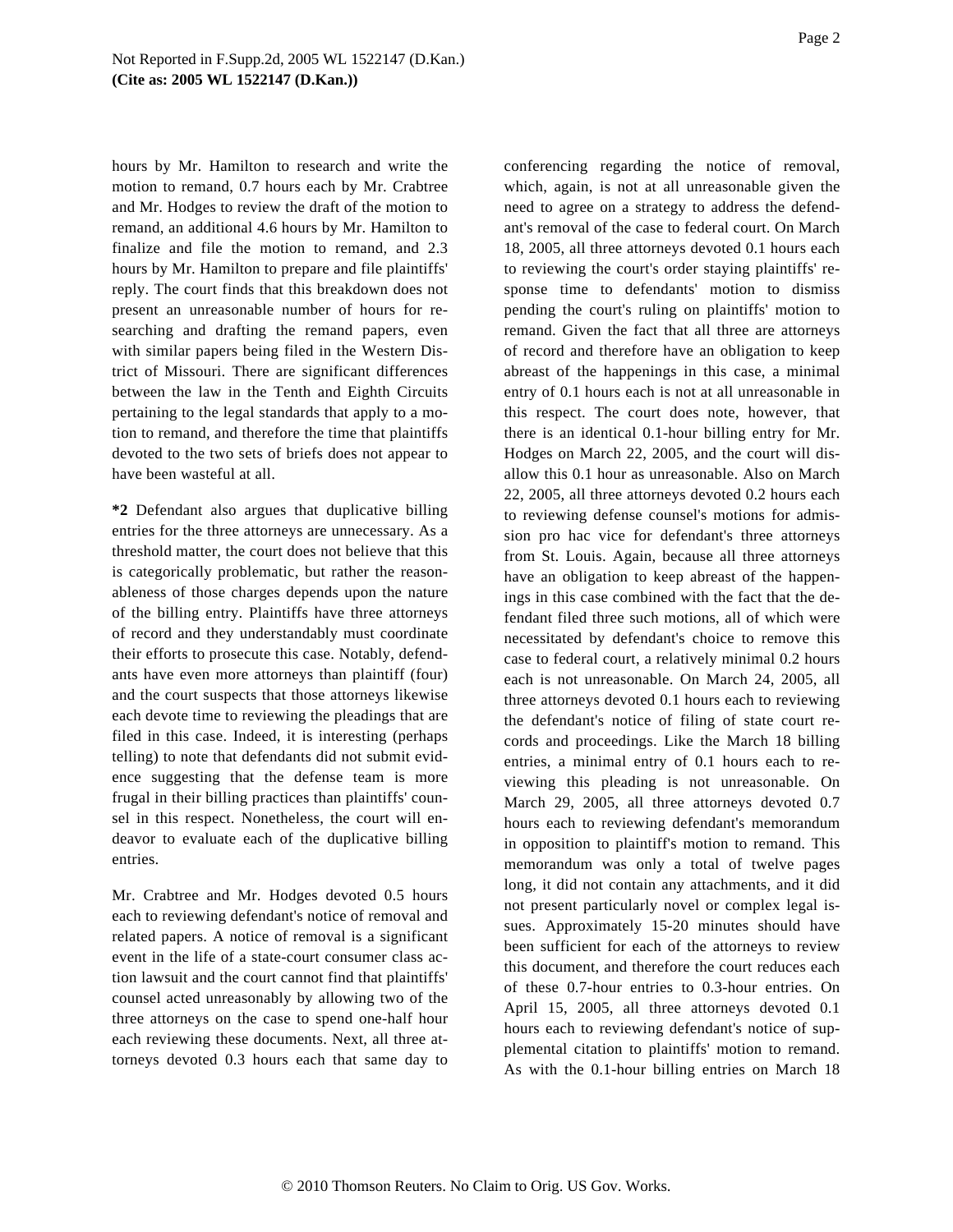and March 24, these minimal entries of 0.1 hours each to reviewing this pleading are not unreasonable. On May 13, 2005, all three attorneys devoted 0.3 hours each to reviewing the court's order granting plaintiffs' motion to remand. This order was similar in length and content to defendant's memorandum in opposition to plaintiff's motion to remand, and therefore the court finds that 0.3 hours each was not unreasonable. The court wishes to acknowledge that it understands defendant's concerns regarding arguable duplicity, but in this case the duplicative billing entries largely (with the exception of the 0.7-hour entries) did not involve large blocks of time; rather, they involved minimal amounts of time that each of plaintiffs' three attorneys devoted to keep abreast of the filings in this case relating to defendant's improvident removal.

**\*3** Defendant argues that 1.3 hours to prepare the itemization and affidavit for the court's award of fees is excessive because this is a purported class action, plaintiffs will undoubtedly be asking for an award of fees at the end of litigation, and therefore plaintiffs should have prepared an itemization of their fees regardless of the remand proceedings; and, aside from the itemization, the only document prepared with respect to fees is the one-sentence document that plaintiff filed which is entitled "Plaintiff's Accounting of Attorneys' Fees and Costs." The court agrees that 1.3 hours to prepare this one-sentence document and an itemization of fees that should have been easily generated by computer by plaintiffs' counsel's staff is too much. The court finds that 0.5 hours for this pleading is reasonable.

Defendant also argues that plaintiff has failed its burden of proving that plaintiff's counsel's hourly rates are reasonable. The court disagrees. A reasonable hourly rate comports with rates prevailing in the community for similar services for lawyers of reasonably competent skill, experience, and reputation. *[Metz v. Merrill Lynch, Pierce, Fenn](http://www.westlaw.com/Find/Default.wl?rs=dfa1.0&vr=2.0&DB=506&FindType=Y&ReferencePositionType=S&SerialNum=1994224194&ReferencePosition=1493)er & [Smith, Inc.](http://www.westlaw.com/Find/Default.wl?rs=dfa1.0&vr=2.0&DB=506&FindType=Y&ReferencePositionType=S&SerialNum=1994224194&ReferencePosition=1493),* [39 F.3d 1482, 1493 \(10th Cir.19](http://www.westlaw.com/Find/Default.wl?rs=dfa1.0&vr=2.0&DB=506&FindType=Y&ReferencePositionType=S&SerialNum=1994224194&ReferencePosition=1493)94). The court may rely on its own knowledge of prevailing market rates as well as other indicia of a reasonable market rate. *Id.* The court routinely addresses attorneys' fee award issues and is familiar with prevailing rates in this legal community. Additionally, plaintiffs have submitted additional information in response to defendant's opposition memorandum. The court finds that the \$205 hourly rate for Mr. Hamilton and Mr. Crabtree is reasonable given their credentials and their years of legal experience. Mr. Hamilton graduated from law school in 1992. He did well in law school and began his legal career with a respected law firm in this community. He has been in private practice for thirteen years and has published numerous articles. Mr. Crabtree has been practicing law for twelve years, he actively practices law in this court, and he has experience handling cases of similar magnitude to this consumer class action. *See, e.g., Geer v. Cox,* Case No. 01-2583 (D.Kan.). The court likewise finds that the \$275 hourly rate for Mr. Hodges is reasonable. He has practiced law for twenty-eight years, has tried more than one hundred jury trials, and he also actively practices law in this court.

Lastly, defendant argues that \$33.15 for scanning 22 pages from the *Lubitz* case is unreasonable because the document was also used in *Jodts,* plaintiff could have had the court reporter provide the scanned transcript on a disc, and plaintiff has not provided back-up billing to verify the charge. Plaintiffs were required by this court's rules and procedures regarding electronic case filing to have these pages scanned into .pdf format before filing them with the court. The court estimates that having such a document scanned would likely cost \$10-\$20, plus counsel would incur costs getting the document to and from the scanning service. Thus, \$33.15 to have the document scanned is not unreasonable. This same document was, however, also attached to plaintiff's brief in *Jodts* and therefore the court will reduce this charge by one-half to \$16.58. The court does wish to acknowledge that it recognizes the possibility that a court reporter might have been able to provide the scanned transcription on a disk, but defendant has offered no evidence regard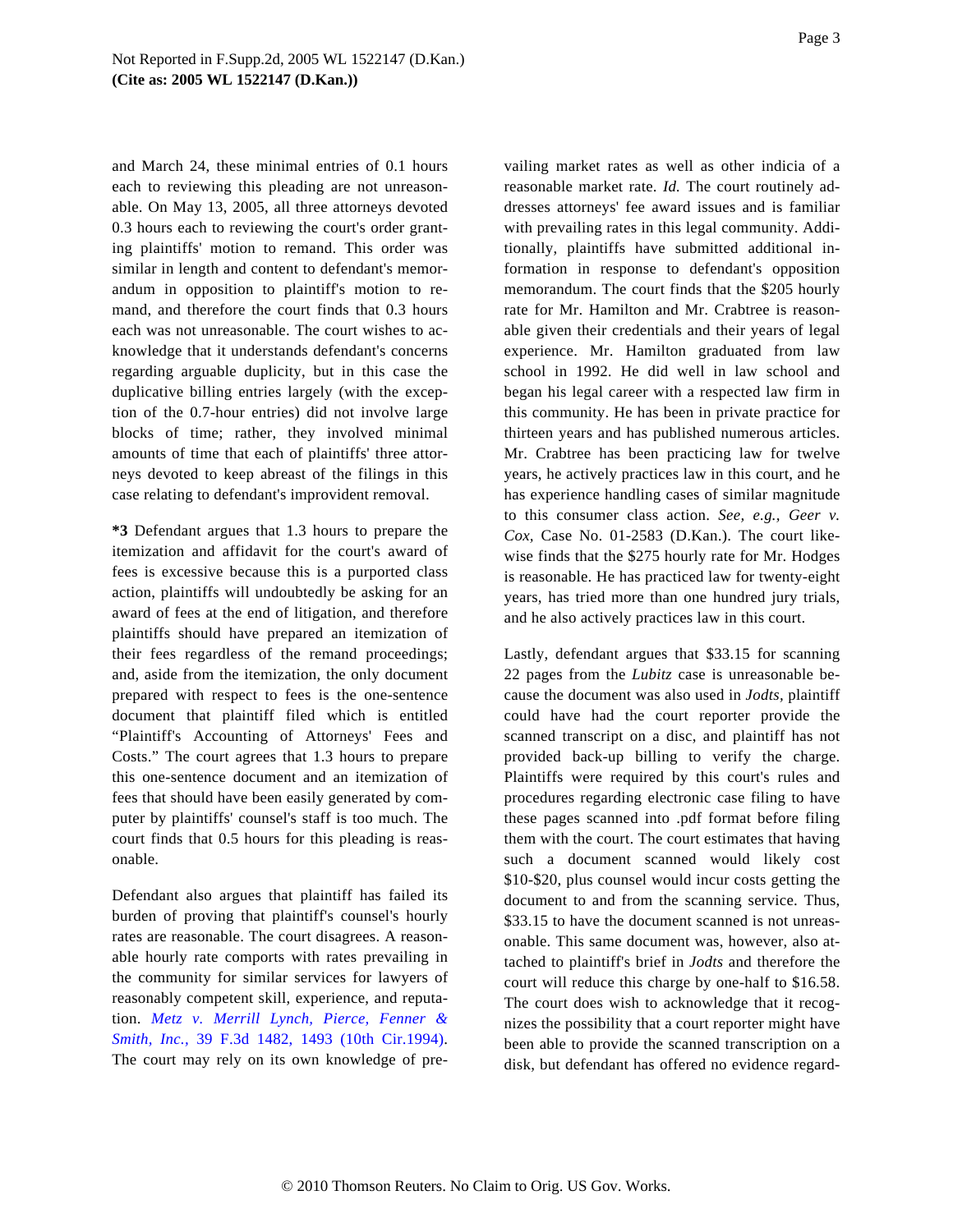ing the cost of such service via a court reporter to persuade the court that the charge is unreasonable.

**\*4** In sum, then, the court finds that plaintiffs' accounting of fees is reasonable in all respects except the following:

1.) Mr. Hodges' March 22, 2005, entry for 0.1 hours is disallowed entirely, resulting in a decrease of \$27.50;

<span id="page-3-1"></span>2.) all three attorneys' March 29, 2005, entries are reduced from 0.7 hours to 0.3 hours, resulting in a decrease of \$439;

<span id="page-3-2"></span>3.) Mr. Hamilton's May 16, 2005, entry is reduced from 1.3 hours to 0.5 hours, resulting in a decrease of \$164; and

4.) the charge for scanning is reduced to \$16.58, resulting in a decrease of \$16.57. Given a total decrease of \$647.07 from the original total amount of \$4,689.57, then, the court finds that a reasonable amount is \$4,042.50.

<span id="page-3-3"></span>IT IS THEREFORE ORDERED BY THE COURT that plaintiffs' are awarded \$4,042.50 for their costs and expenses incurred as a result of the removal. The clerk is directed to enter judgment accordingly.

## IT IS SO ORDERED.

D.Kan.,2005. Frederick v. DaimlerChrysler Corp. Not Reported in F.Supp.2d, 2005 WL 1522147 (D.Kan.)

<span id="page-3-0"></span>Briefs and Other Related Documents [\(Back to top\)](#page-0-0)

• [2005 WL 92443](http://www.westlaw.com/Find/Default.wl?rs=dfa1.0&vr=2.0&FindType=Y&SerialNum=2006511505)7 (Trial Motion, Memorandum and Affidavit) Defendant Daimlerchrysler Corporation's Opposition to Plaintiffs' Motion for Remand (Mar. 28, 2005) Original Image of this Document (PDF)

• [2005 WL 92443](http://www.westlaw.com/Find/Default.wl?rs=dfa1.0&vr=2.0&FindType=Y&SerialNum=2006511504)6 (Trial Motion, Memorandum and Affidavit) Plaintiffs' Motion For Remand And Attorneys' Fees And Costs (Mar. 16, 2005) Original Image of this Document (PDF)

• [2005 WL 92443](http://www.westlaw.com/Find/Default.wl?rs=dfa1.0&vr=2.0&FindType=Y&SerialNum=2006511502)4 (Trial Motion, Memorandum and Affidavit) Daimlerchrysler Corporation's Motion to Dismiss Plaintiffs' Amended Petition (Mar. 11, 2005) Original Image of this Document (PDF) • [2005 WL 92443](http://www.westlaw.com/Find/Default.wl?rs=dfa1.0&vr=2.0&FindType=Y&SerialNum=2006511503)5 (Trial Motion, Memorandum

and Affidavit) Daimlerchrysler Corporation's Memorandum in Support of Motion to Dismiss Plaintiffs' Amended Petition (Mar. 11, 2005)

• [2:05cv02085](http://www.westlaw.com/Find/Default.wl?rs=dfa1.0&vr=2.0&DB=177006&DocName=LINK-GUID%28ID023393DC6B111D895DCB1B540FDB8EB%29&FindType=%23) (Docket) (Mar. 04, 2005)

Judges and [Attorneys\(Back to top\)](#page-0-1)

[Judges](#page-3-2) | [Attorneys](#page-3-3)

Judges

## **• Lungstrum, Hon. John W.**

United States District Court, Kansas Kansas

[Litigation History Repor](http://www.westlaw.com/Find/Default.wl?rs=dfa1.0&vr=2.0&DB=PROFILER-WLD&DocName=0215240701&FindType=h&cnt=LHRP)t | [Judicial Motion Repor](http://www.westlaw.com/Find/Default.wl?rs=dfa1.0&vr=2.0&DB=PROFILER-WLD&DocName=0215240701&FindType=h&cnt=JMTP)t | [Judicial Reversal Report](http://www.westlaw.com/Find/Default.wl?rs=dfa1.0&vr=2.0&DB=PROFILER-WLD&DocName=0215240701&FindType=h&cnt=JRTP) | [Judicial Expert Challenge](http://www.westlaw.com/Find/Default.wl?rs=dfa1.0&vr=2.0&DB=PROFILER-WLD&DocName=0215240701&FindType=h&cnt=EICR) [Report](http://www.westlaw.com/Find/Default.wl?rs=dfa1.0&vr=2.0&DB=PROFILER-WLD&DocName=0215240701&FindType=h&cnt=EICR) | [Profiler](http://www.westlaw.com/Find/Default.wl?rs=dfa1.0&vr=2.0&DB=PROFILER-WLD&DocName=0215240701&FindType=h)

#### Attorneys

Attorneys for Defendant **• Kingston, Jennifer S.** Saint Louis, Missouri [Litigation History Report](http://www.westlaw.com/Find/Default.wl?rs=dfa1.0&vr=2.0&DB=PROFILER-WLD&DocName=0330271601&FindType=h&cnt=LHRP) | [Profiler](http://www.westlaw.com/Find/Default.wl?rs=dfa1.0&vr=2.0&DB=PROFILER-WLD&DocName=0330271601&FindType=h)

**• Lawrence, James D.** Kansas City, Missouri [Litigation History Report](http://www.westlaw.com/Find/Default.wl?rs=dfa1.0&vr=2.0&DB=PROFILER-WLD&DocName=0330273101&FindType=h&cnt=LHRP) | [Profiler](http://www.westlaw.com/Find/Default.wl?rs=dfa1.0&vr=2.0&DB=PROFILER-WLD&DocName=0330273101&FindType=h)

**• Wisniewski, Kathy A.** St. Louis, Missouri [Litigation History Report](http://www.westlaw.com/Find/Default.wl?rs=dfa1.0&vr=2.0&DB=PROFILER-WLD&DocName=0193172001&FindType=h&cnt=LHRP) | [Profiler](http://www.westlaw.com/Find/Default.wl?rs=dfa1.0&vr=2.0&DB=PROFILER-WLD&DocName=0193172001&FindType=h)

Attorneys for Plaintiff **• Crabtree, James M.** Lenexa, Kansas

[Litigation History Report](http://www.westlaw.com/Find/Default.wl?rs=dfa1.0&vr=2.0&DB=PROFILER-WLD&DocName=0176283601&FindType=h&cnt=LHRP) | [Profiler](http://www.westlaw.com/Find/Default.wl?rs=dfa1.0&vr=2.0&DB=PROFILER-WLD&DocName=0176283601&FindType=h)

**• Hamilton, Patrick A.**